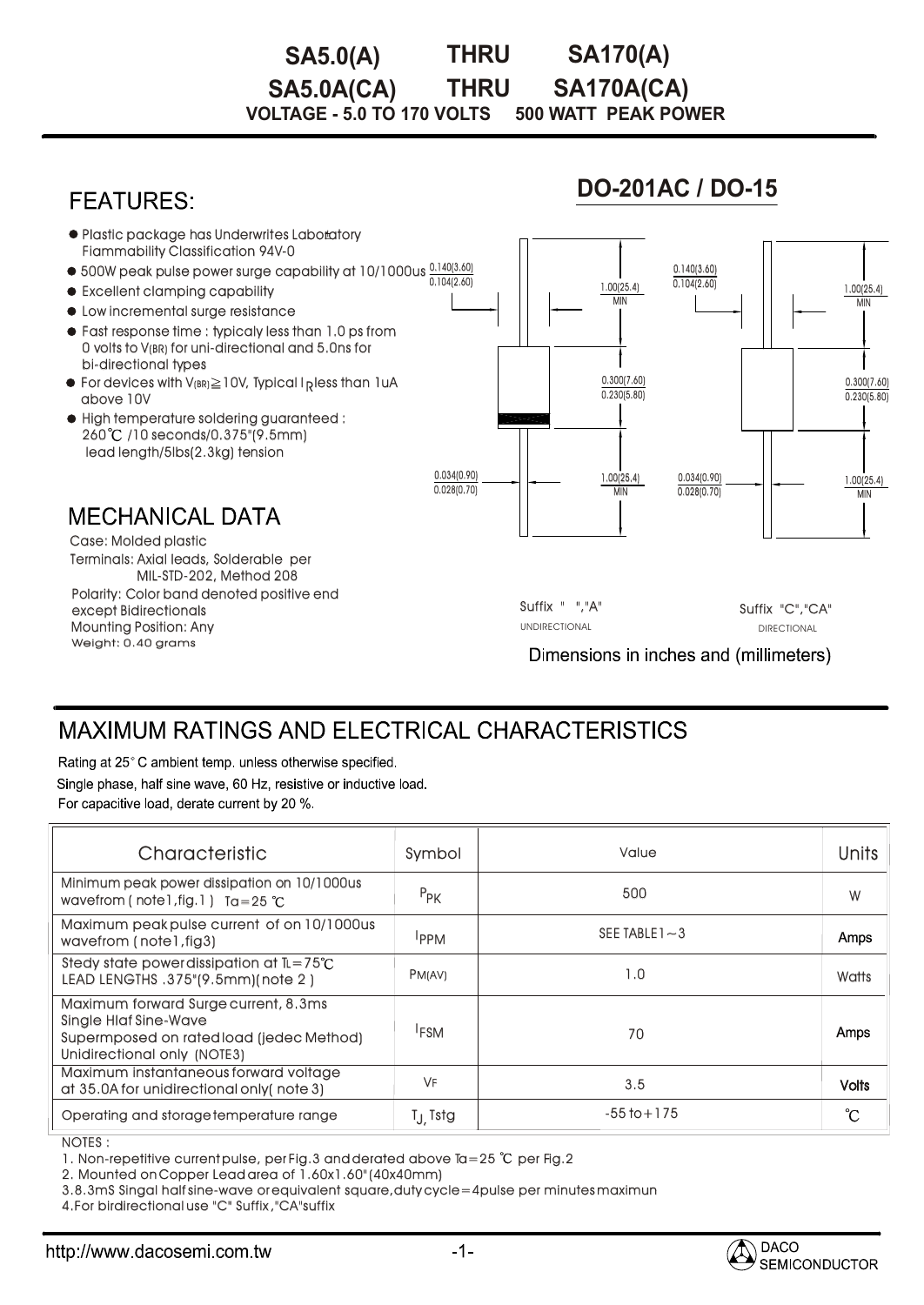## **RATINGS AND CHARACTERISTIC CURVES SA5.0(A)(C)(CA) THRUSA170(A)(C)(CA)**

| TABLE 1        |                                                      |      |                       |                                                      |                                                                   |                                                 |                                              |                                                        |        |
|----------------|------------------------------------------------------|------|-----------------------|------------------------------------------------------|-------------------------------------------------------------------|-------------------------------------------------|----------------------------------------------|--------------------------------------------------------|--------|
| Device<br>Type | Breakdown<br><b>VBR</b><br>Voltage<br>at IT(Voltage) |      | Test<br>Current<br>Iт | Working<br>Peak<br>Reverse<br>Voltage<br><b>VRWM</b> | Maximun<br>Reverse<br>Leakage<br>at V <sub>RWM</sub><br>$I_R(uA)$ | Maximun<br>Peak Pulse<br>Current<br><b>IPPM</b> | Maximmum<br>Clamping<br>Voltage<br><b>Vc</b> | Maximun<br>Temperature<br>coefficient of<br><b>VBR</b> | Device |
|                | Min                                                  | Max  | mA                    | Volts                                                | $\mu$ A                                                           | Amps                                            | Volts                                        | mV / C                                                 |        |
| SAS.0(C)       | 6.40                                                 | 7.30 | 10                    | 5.50                                                 | 600                                                               | 52.0                                            | 9.60                                         | 5.00                                                   |        |
| SA5.0A(CA)     | 6.40                                                 | 7.00 | 10                    | 5.50                                                 | 600                                                               | 54.3                                            | 9.20                                         | 5.00                                                   |        |
| SAG.0(C)       | 6.67                                                 | 8.15 | 10                    | 6.00                                                 | 600                                                               | 43.9                                            | 11.4                                         | 5.00                                                   |        |
| SA6.0A(CA)     | 6.67                                                 | 7.37 | 10                    | 6.00                                                 | 600                                                               | 48.5                                            | 10.3                                         | 5.00                                                   |        |
| SA6.5(C)       | 7.22                                                 | 8.82 | 10                    | 6.50                                                 | 400                                                               | 40.7                                            | 12.3                                         | 5.00                                                   |        |
| SA6.5A(CA)     | 7.22                                                 | 7.98 | 10                    | 6.50                                                 | 400                                                               | 44.7                                            | 11.2                                         | 5.00                                                   |        |
| SA7.0(C)       | 7.78                                                 | 9.51 | 10                    | 7.00                                                 | 150                                                               | 37.8                                            | 13.3                                         | 6.00                                                   |        |
| SA7.0A(CA)     | 7.78                                                 | 8.60 | 10                    | 7.00                                                 | 150                                                               | 41.7                                            | 12.0                                         | 6.00                                                   |        |
| SA7.5(C)       | 8.33                                                 | 10.2 | 1.0                   | 7.50                                                 | 50                                                                | 35.0                                            | 14.3                                         | 7.00                                                   |        |
| SA7.5A(CA)     | 8.33                                                 | 9.21 | 1.0                   | 7.50                                                 | 50                                                                | 38.8                                            | 12.9                                         | 7.00                                                   |        |
| SA8.0(C)       | 8.89                                                 | 10.9 | 1.0                   | 8.00                                                 | 25                                                                | 33.3                                            | 15.0                                         | 7.00                                                   |        |
| SA8.0A(CA)     | 8.89                                                 | 9.83 | 1.0                   | 8.00                                                 | 25                                                                | 36.8                                            | 13.6                                         | 7.00                                                   |        |
| SA8.5(C)       | 9.44                                                 | 11.5 | 1.0                   | 8.50                                                 | 10                                                                | 31.4                                            | 15.9                                         | 8.00                                                   |        |
| SA8.5(CA)      | 9.44                                                 | 10.4 | 1.0                   | 8.50                                                 | 10                                                                | 34.7                                            | 14.4                                         | 8.00                                                   |        |
| SA9.0(C)       | 10.0                                                 | 12.2 | 1.0                   | 9.00                                                 | 5.0                                                               | 29.5                                            | 16.9                                         | 9.00                                                   |        |
| SA9.0A(CA)     | 10.0                                                 | 11.1 | 1.0                   | 9.00                                                 | 5.0                                                               | 32.5                                            | 15.4                                         | 9.00                                                   |        |
| SA10(C)        | 11.1                                                 | 13.6 | 1.0                   | 10.0                                                 | 1.0                                                               | 26.6                                            | 18.8                                         | 10.0                                                   |        |
| SA10A(CA)      | 11.1                                                 | 12.3 | 1.0                   | 10.0                                                 | 1.0                                                               | 29.4                                            | 17.0                                         | 10.0                                                   |        |
| <b>SA11(C)</b> | 12.2                                                 | 14.9 | 1.0                   | 11.0                                                 | 1.0                                                               | 24.9                                            | 20.1                                         | 11.0                                                   |        |
| SA11A(CA)      | 12.2                                                 | 13.5 | 1.0                   | 11.0                                                 | 1.0                                                               | 27.4                                            | 18.2                                         | 11.0                                                   |        |
| <b>SA12(C)</b> | 13.3                                                 | 16.3 | 1.0                   | 12.0                                                 | 1.0                                                               | 22.7                                            | 22.0                                         | 12.0                                                   |        |
| SA12A(CA)      | 13.3                                                 | 14.7 | 1.0                   | 12.0                                                 | 1.0                                                               | 25.1                                            | 19.9                                         | 12.0                                                   |        |
| <b>SA13(C)</b> | 14.4                                                 | 17.6 | 1.0                   | 13.0                                                 | 1.0                                                               | 21.0                                            | 23.8                                         | 13.0                                                   |        |
| SA13A(CA)      | 14.4                                                 | 15.9 | $1.0$                 | 13.0                                                 | 1.0                                                               | 23.2                                            | 21.5                                         | 13.0                                                   |        |
| <b>SA14(C)</b> | 15.6                                                 | 19.1 | 1.0                   | 14.0                                                 | 1.0                                                               | 19.4                                            | 25.8                                         | 14.0                                                   |        |
| SA14A(CA)      | 15.6                                                 | 17.2 | $1.0\,$               | 14.0                                                 | 1.0                                                               | 21.5                                            | 23.2                                         | 14.0                                                   |        |
| SA15(C)        | 16.7                                                 | 20.4 | 1.0                   | 15.0                                                 | 1.0                                                               | 18.8                                            | 26.9                                         | 16.0                                                   |        |
| SA15A(CA)      | 16.7                                                 | 18.5 | 1.0                   | 15.0                                                 | 1.0                                                               | 20.6                                            | 24.4                                         | 16.0                                                   |        |
| SA16(C)        | 17.8                                                 | 21.8 | 1.0                   | 16.0                                                 | 1.0                                                               | 17.6                                            | 28.8                                         | 19.0                                                   |        |
| SA16A(CA)      | 17.8                                                 | 19.7 | 1.0                   | 16.0                                                 | 1.0                                                               | 19.2                                            | 26.0                                         | 17.0                                                   |        |
| <b>SA17(C)</b> | 18.9                                                 | 23.1 | 1.0                   | 17.0                                                 | 1.0                                                               | 16.4                                            | 30.5                                         | 20.0                                                   |        |
| SA17A(CA)      | 18.9                                                 | 20.9 | $1.0\,$               | 17.0                                                 | 1.0                                                               | 18.1                                            | 27.6                                         | 19.0                                                   |        |
| SA18(C)        | 20.0                                                 | 24.4 | 1.0                   | 18.0                                                 | 1.0                                                               | 15.5                                            | 32.2                                         | 21.0                                                   |        |
| SA18A(CA)      | 20.0                                                 | 22.1 | 1.0                   | 18.0                                                 | 1.0                                                               | 17.2                                            | 29.2                                         | 20.0                                                   |        |
| SA20(C)        | 22.2                                                 | 27.1 | 1.0                   | 20.0                                                 | 1.0                                                               | 13.9                                            | 35.8                                         | 25.0                                                   |        |
| SA20A(CA)      | 22.2                                                 | 24.5 | 1.0                   | 20.0                                                 | 1.0                                                               | 15.4                                            | 32.4                                         | 23.0                                                   |        |
| SA22(C)        | 24.4                                                 | 29.8 | 1.0                   | 22.0                                                 | 1.0                                                               | 12.7                                            | 39.4                                         | 28.0                                                   |        |
| SA22A(CA)      | 24.4                                                 | 26.9 | 1.0                   | 22.0                                                 | 1.0                                                               | 14.1                                            | 35.5                                         | 25.0                                                   |        |
| SA24(C)        | 26.7                                                 | 32.6 | 1.0                   | 24.0                                                 | 1.0                                                               | 11.6                                            | 43.0                                         | 31.0                                                   |        |
| SA24A(CA)      | 26.7                                                 | 29.5 | 1.0                   | 24.0                                                 | 1.0                                                               | 12.8                                            | 38.9                                         | 28.0                                                   |        |
| SA26(C)        | 28.9                                                 | 35.5 | 1.0                   | 26.0                                                 | 1.0                                                               | 10.7                                            | 46.6                                         | 31.0                                                   |        |
| SA26A(CA)      | 28.9                                                 | 31.9 | $1.0\,$               | 26.0                                                 | 1.0                                                               | 11.9                                            | 42.1                                         | 30.0                                                   |        |

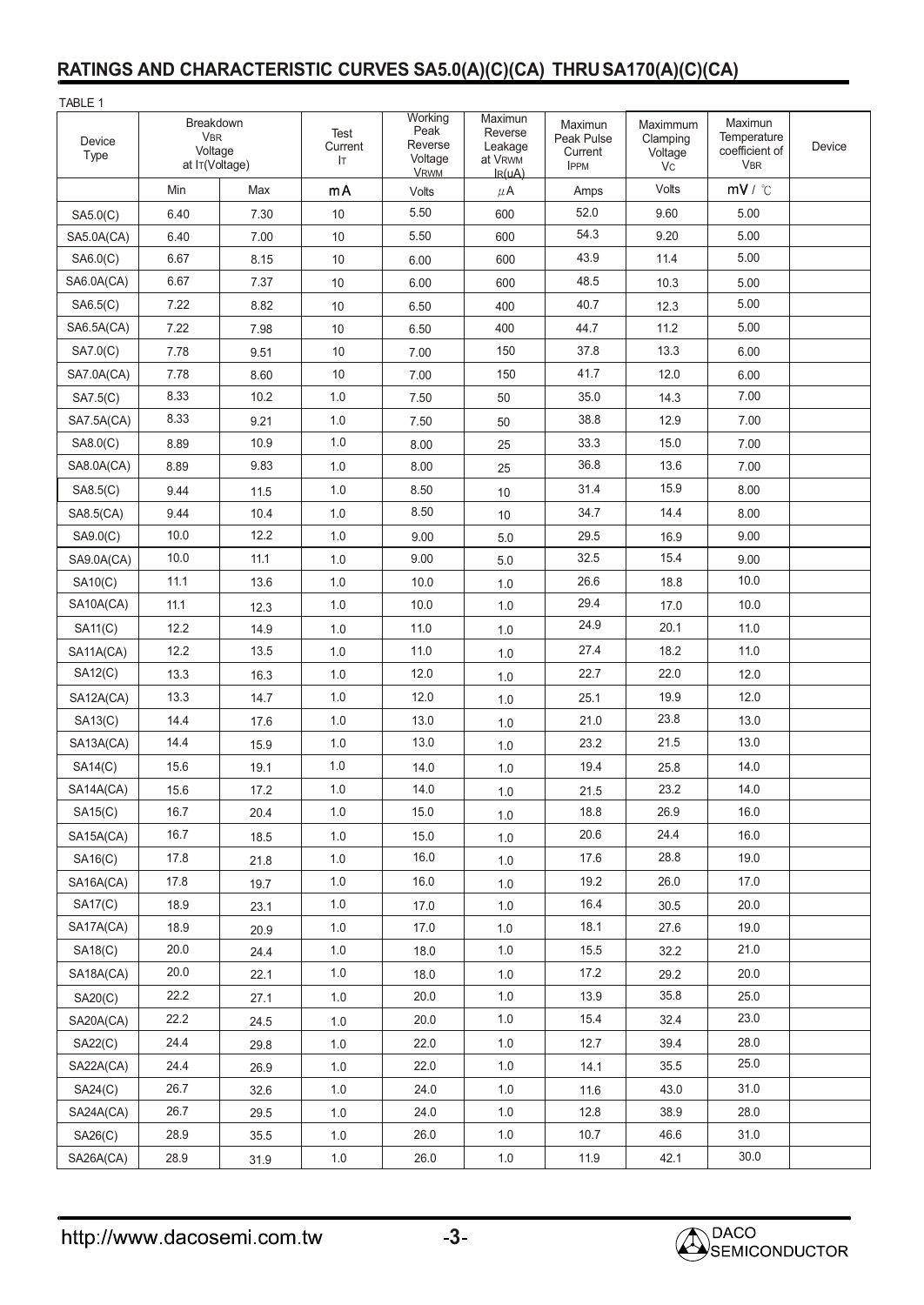## **RATINGS AND CHARACTERISTIC CURVES SA5.0(A)(C)(CA) THRUSA170(A)(C)(CA)**

| TABLE 2           |                                                      |      |                       |                                                      |                                                       |                                                 |                                       |                                                        |        |
|-------------------|------------------------------------------------------|------|-----------------------|------------------------------------------------------|-------------------------------------------------------|-------------------------------------------------|---------------------------------------|--------------------------------------------------------|--------|
| Device<br>Type    | Breakdown<br><b>VBR</b><br>Voltage<br>at IT(Voltage) |      | Test<br>Current<br>Iт | Working<br>Peak<br>Reverse<br>Voltage<br><b>VRWM</b> | Maximun<br>Reverse<br>Leakage<br>at VRWM<br>$I_R(uA)$ | Maximun<br>Peak Pulse<br>Current<br><b>IPPM</b> | Maximmum<br>Clamping<br>Voltage<br>Vc | Maximun<br>Temperature<br>coefficient of<br><b>VBR</b> | Device |
|                   | Min                                                  | Max  | mA                    | Volts                                                | $\mu$ A                                               | Amps                                            | Volts                                 | mV / C                                                 |        |
| SA28(C)           | 31.1                                                 | 38.0 | 1.0                   | 28.0                                                 | 1.0                                                   | 9.90                                            | 50.1                                  | 35.0                                                   |        |
| SA28A(CA)         | 31.1                                                 | 34.4 | 1.0                   | 28.0                                                 | 1.0                                                   | 11.0                                            | 45.4                                  | 31.0                                                   |        |
| SA30(C)           | 33.3                                                 | 40.7 | 1.0                   | 30.0                                                 | 1.0                                                   | 9.30                                            | 53.5                                  | 39.0                                                   |        |
| SA30A(CA)         | 33.3                                                 | 36.8 | 1.0                   | 30.0                                                 | 1.0                                                   | 10.3                                            | 48.4                                  | 36.0                                                   |        |
| <b>SA33(C)</b>    | 36.7                                                 | 44.9 | 1.0                   | 33.0                                                 | 1.0                                                   | 8.60                                            | 59.0                                  | 42.0                                                   |        |
| SA33A(CA)         | 36.7                                                 | 40.6 | 1.0                   | 33.0                                                 | 1.0                                                   | 9.40                                            | 53.3                                  | 39.0                                                   |        |
| SA36(C)           | 40.0                                                 | 48.9 | 1.0                   | 36.0                                                 | 1.0                                                   | 7.80                                            | 64.3                                  | 46.0                                                   |        |
| SA36A(CA)         | 40.0                                                 | 44.2 | 1.0                   | 36.0                                                 | 1.0                                                   | 8.60                                            | 58.1                                  | 41.0                                                   |        |
| SA40(C)           | 44.4                                                 | 54.3 | 1.0                   | 40.0                                                 | 1.0                                                   | 7.00                                            | 71.4                                  | 51.0                                                   |        |
| SA40A(CA)         | 44.4                                                 | 49.1 | 1.0                   | 40.0                                                 | 1.0                                                   | 7.80                                            | 64.5                                  | 46.0                                                   |        |
| SA43(C)           | 47.8                                                 | 58.4 | 1.0                   | 43.0                                                 | 1.0                                                   | 6.50                                            | 76.7                                  | 55.0                                                   |        |
| SA43A(CA)         | 47.8                                                 | 52.8 | 1.0                   | 43.0                                                 | 1.0                                                   | 7.20                                            | 69.4                                  | 50.0                                                   |        |
| <b>SA45(C)</b>    | 50.0                                                 | 61.1 | 1.0                   | 45.0                                                 | 1.0                                                   | 6.20                                            | 80.3                                  | 58.0                                                   |        |
| <b>SA45(CA)</b>   | 50.0                                                 | 55.3 | 1.0                   | 45.0                                                 | 1.0                                                   | 6.90                                            | 72.7                                  | 52.0                                                   |        |
| SA48(C)           | 53.3                                                 | 65.2 | 1.0                   | 48.0                                                 | 1.0                                                   | 5.80                                            | 85.5                                  | 63.0                                                   |        |
| SA48A(CA)         | 53.3                                                 | 58.9 | 1.0                   | 48.0                                                 | 1.0                                                   | 6.50                                            | 77.4                                  | 56.0                                                   |        |
| SA51(C)           | 56.7                                                 | 69.3 | 1.0                   | 51.0                                                 | 1.0                                                   | 5.50                                            | 91.1                                  | 66.0                                                   |        |
| SA51A(CA)         | 56.7                                                 | 62.7 | 1.0                   | 51.0                                                 | 1.0                                                   | 6.10                                            | 82.4                                  | 61.0                                                   |        |
| <b>SA54(C)</b>    | 60.0                                                 | 73.3 | 1.0                   | 54.0                                                 | 1.0                                                   | 5.20                                            | 96.3                                  | 71.0                                                   |        |
| SA54A(CA)         | 60.0                                                 | 66.3 | 1.0                   | 54.0                                                 | 1.0                                                   | 5.70                                            | 87.1                                  | 65.0                                                   |        |
| SA58(C)           | 64.4                                                 | 78.7 | 1.0                   | 58.0                                                 | 1.0                                                   | 4.90                                            | 103                                   | 78.0                                                   |        |
| SA58A(CA)         | 64.4                                                 | 71.2 | 1.0                   | 58.0                                                 | 1.0                                                   | 5.30                                            | 93.6                                  | 70.0                                                   |        |
| SA60(C)           | 66.7                                                 | 81.5 | 1.0                   | 60.0                                                 | 1.0                                                   | 4.70                                            | 107                                   | 80.0                                                   |        |
| SA60A(CA)         | 66.7                                                 | 73.7 | 1.0                   | 60.0                                                 | 1.0                                                   | 5.20                                            | 96.8                                  | 71.0                                                   |        |
| SA64(C)           | 71.1                                                 | 86.9 | 1.0                   | 64.0                                                 | 1.0                                                   | 4.40                                            | 114                                   | 86.0                                                   |        |
| SA64A(CA)         | 71.1                                                 | 78.6 | 1.0                   | 64.0                                                 | 1.0                                                   | 4.90                                            | 103                                   | 76.0                                                   |        |
| SA70(C)           | 77.8                                                 | 95.1 | 1.0                   | 70.0                                                 | $1.0\,$                                               | 4.00                                            | 125                                   | 94.0                                                   |        |
| SA70A(CA)         | 77.8                                                 | 86.0 | 1.0                   | 70.0                                                 | 1.0                                                   | 4.40                                            | 113                                   | 85.0                                                   |        |
| SA75(C)           | 83.3                                                 | 102  | 1.0                   | 75.0                                                 | 1.0                                                   | 3.70                                            | 134                                   | 101                                                    |        |
| SA75A(CA)         | 83.3                                                 | 92.1 | 1.0                   | 75.0                                                 | 1.0                                                   | 4.10                                            | 121                                   | 91.0                                                   |        |
| SA78(C)           | 86.7                                                 | 106  | 1.0                   | 78.0                                                 | 1.0                                                   | 3.60                                            | 139                                   | 105                                                    |        |
| SA78A(CA)         | 86.7                                                 | 95.8 | 1.0                   | 78.0                                                 | 1.0                                                   | 4.00                                            | 126                                   | 95.0                                                   |        |
| SA85(C)           | 94.4                                                 | 115  | 1.0                   | 85.0                                                 | 1.0                                                   | 3.30                                            | 151                                   | 114                                                    |        |
| SA85A(CA)         | 94.4                                                 | 104  | 1.0                   | 85.0                                                 | 1.0                                                   | 3.60                                            | 137                                   | 103                                                    |        |
| SA90(C)           | 100                                                  | 122  | 1.0                   | 90.0                                                 | 1.0                                                   | 3.10                                            | 160                                   | 121                                                    |        |
| SA90A(CA)         | 100                                                  | 111  | 1.0                   | 90.0                                                 | 1.0                                                   | 3.40                                            | 146                                   | 110                                                    |        |
| SA100(C)          | 111                                                  | 136  | 1.0                   | 100                                                  | 1.0                                                   | 2.80                                            | 179                                   | 135                                                    |        |
| <b>SA100A(CA)</b> | 111                                                  | 123  | 1.0                   | 100                                                  | 1.0                                                   | 3.10                                            | 162                                   | 123                                                    |        |
| SA110(C)          | 122                                                  | 149  | 1.0                   | 110                                                  | 1.0                                                   | 2.60                                            | 196                                   | 148                                                    |        |
| <b>SA110A(CA)</b> | 122                                                  | 135  | 1.0                   | 110                                                  | 1.0                                                   | 2.80                                            | 177                                   | 133                                                    |        |
| SA120(C)          | 133                                                  | 163  | 1.0                   | 120                                                  | 1.0                                                   | 2.30                                            | 214                                   | 162                                                    |        |
| SA120A(CA)        | 133                                                  | 147  | $1.0\,$               | 120                                                  | $1.0\,$                                               | 2.60                                            | 193                                   | 146                                                    |        |

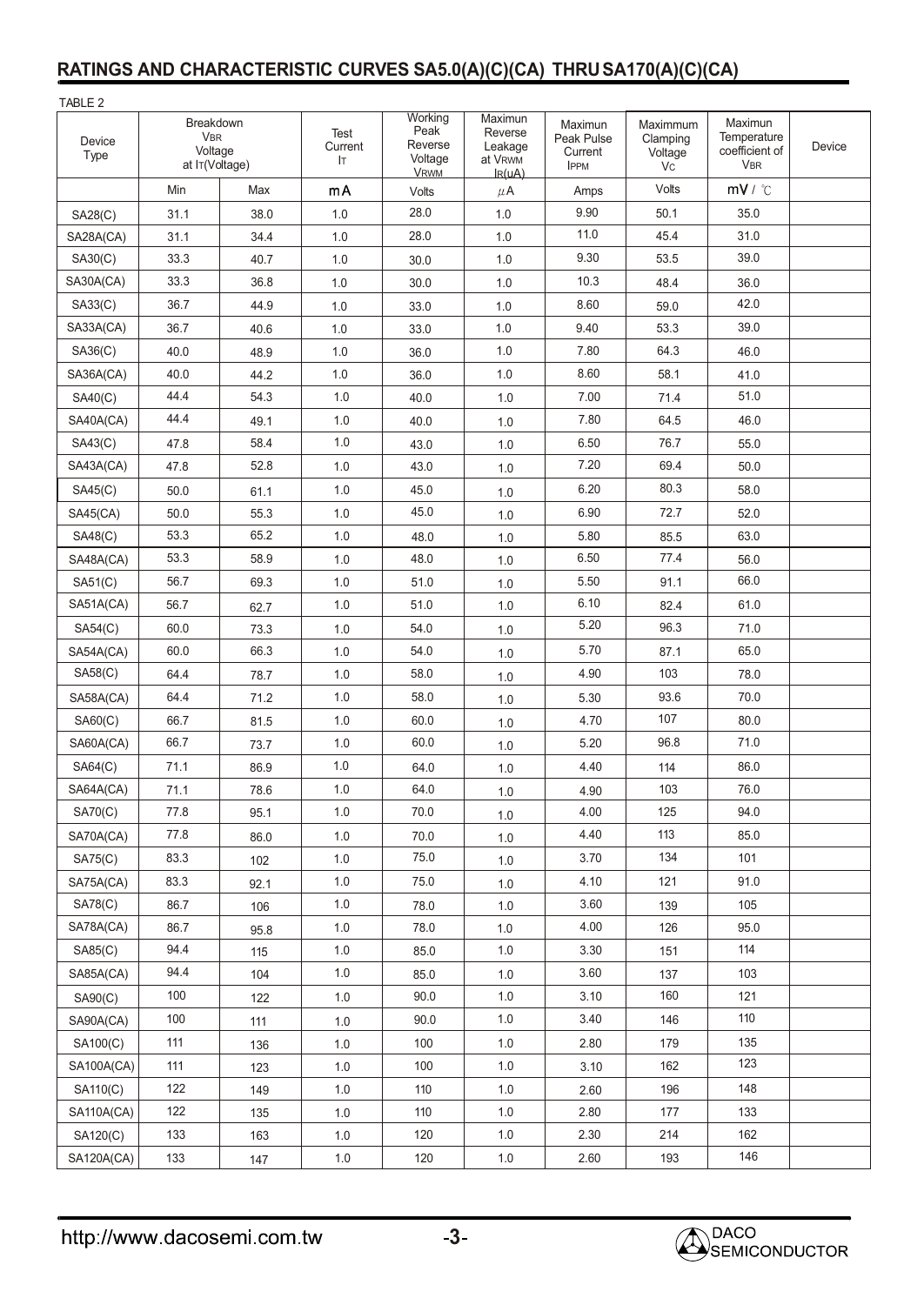#### **RATINGS AND CHARACTERISTIC CURVES SA5.0(A)(C)(CA) THRUSA170(A)(C)(CA)**

TABLE 2

| Device<br>Type    | <b>Breakdown</b><br><b>V<sub>BR</sub></b><br>Voltage<br>at IT(Voltage) |     | Test<br>Current<br>lт | Working<br>Peak<br>Reverse<br>Voltage<br><b>VRWM</b> | Maximun<br>Reverse<br>Leakage<br>at V <sub>RWM</sub><br>$I_R(uA)$ | Maximun<br>Peak Pulse<br>Current<br><b>IPPM</b> | Maximmum<br>Clamping<br>Voltage<br><b>Vc</b> | Maximun<br>Temperature<br>coefficient of<br><b>VBR</b> | Device |
|-------------------|------------------------------------------------------------------------|-----|-----------------------|------------------------------------------------------|-------------------------------------------------------------------|-------------------------------------------------|----------------------------------------------|--------------------------------------------------------|--------|
|                   | Min                                                                    | Max | mA                    | Volts                                                | $\mu$ A                                                           | Amps                                            | Volts                                        | mV / C                                                 |        |
| SA130(C)          | 144                                                                    | 176 | 1.0                   | 130.0                                                | 1.0                                                               | 2.20                                            | 230.0                                        | 175                                                    |        |
| <b>SA130A(CA)</b> | 144                                                                    | 159 | 1.0                   | 130.0                                                | 1.0                                                               | 2.40                                            | 209.0                                        | 158                                                    |        |
| SA150(C)          | 167                                                                    | 204 | 1.0                   | 150.0                                                | 1.0                                                               | 1.90                                            | 268.0                                        | 203                                                    |        |
| SA150A(CA)        | 167                                                                    | 185 | 1.0                   | 150.0                                                | 1.0                                                               | 2.10                                            | 243.0                                        | 184                                                    |        |
| SA160(C)          | 178                                                                    | 218 | 1.0                   | 160.0                                                | 1.0                                                               | 1.70                                            | 257.0                                        | 217                                                    |        |
| <b>SA160A(CA)</b> | 178                                                                    | 197 | 1.0                   | 160.0                                                | 1.0                                                               | 1.90                                            | 259.0                                        | 196                                                    |        |
| SA170(C)          | 189                                                                    | 231 | 1.0                   | 170.0                                                | 1.0                                                               | 1.60                                            | 304.0                                        | 230                                                    |        |
| SA170A(CA)        | 189                                                                    | 209 | 1.0                   | 170.0                                                | 1.0                                                               | 1.80                                            | 275.0                                        | 208                                                    |        |
|                   |                                                                        |     |                       |                                                      |                                                                   |                                                 |                                              |                                                        |        |

NOTES : :

 $1.$  V(BR) Measured after IT applied for 300us,  $\text{lr}$  = square wave pulse or equivalent

2. Surge current waveform per figure.3 and derate per figure.2 I

3. For bidirectional types with VR or 10Volts and less,the IR limit is dubled

4. All terms and symbols are consistent with ANSI/IEE C62.35